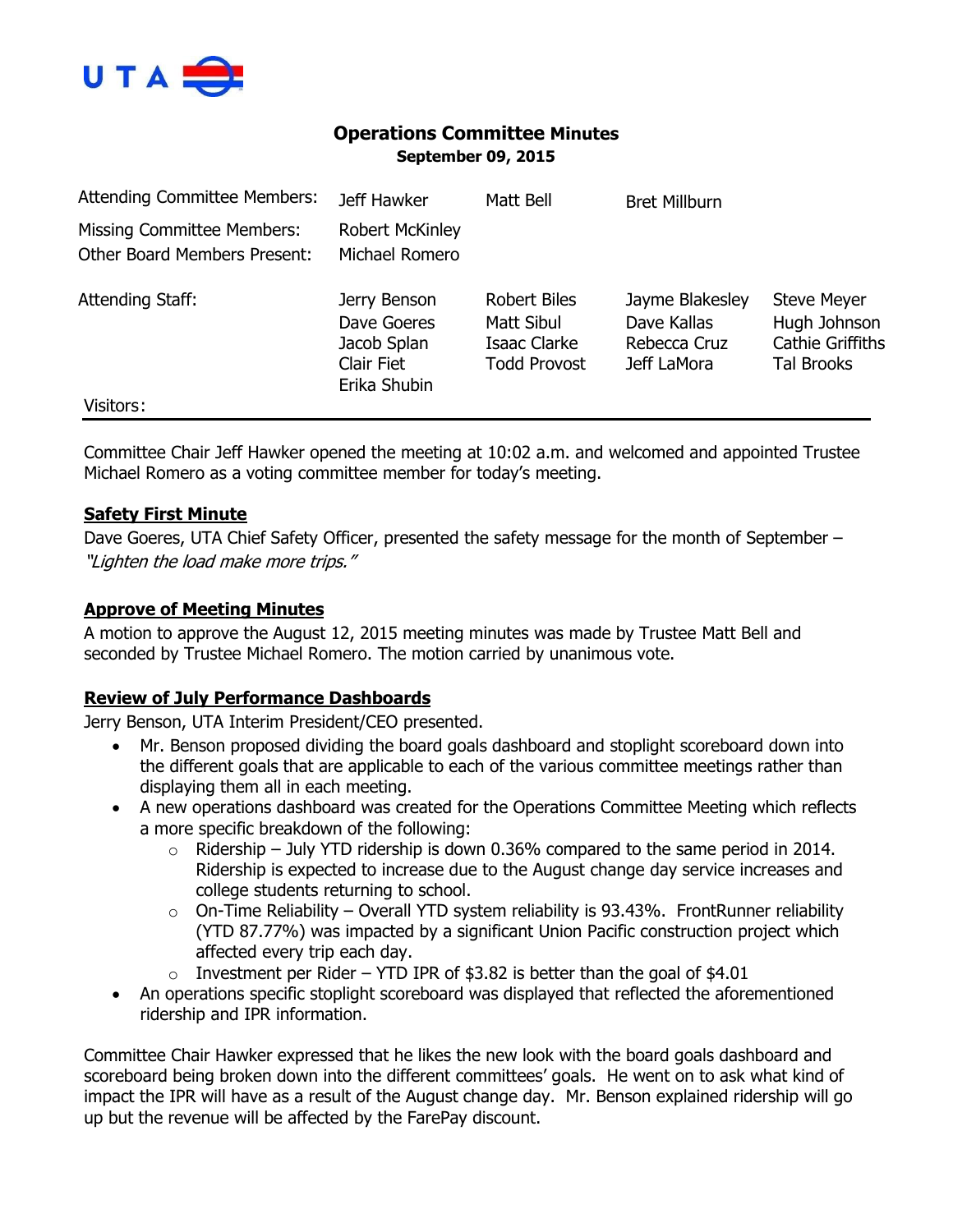A motion to forward the July performance dashboards to the board was made by Trustee Bell and seconded by Trustee Romero. The motion carried by unanimous vote.

## **Local Option Update**

Dave Kallas, UTA Sr. Advisor to the President/CEO presented.

- The deadline for counties to decide whether or not to include the Local Option (which will be called Prop 1) on the ballot for this year has passed.
	- o Counties with Prop 1 on the ballot include: Weber, Davis, Salt Lake, Utah, Box Elder, Tooele, Morgan, Uintah, Duchesne, Juab, Grand, San Juan, Millard, and Beaver.
	- $\circ$  Counties with Prop 1 not on the ballot include: Washington, Summit, and Cache.
- Utah County had an issue where some of the cities would require its residents to vote on Prop 1 at a polling station, rather than casting their vote on vote-by-mail ballots where it wouldn't be included. The issue has since been resolved by the Lt. Governor's office and the county clerk will be including Prop 1 on all ballots.
- The Utah Transportation Coalition is running a pro Prop 1 campaign to encourage people to vote yes on Prop 1
- Mr. Kallas reminded the committee that UTA is not allowed to advocate for Prop 1 but can provide information to anyone who may request it.
- Members of the UTA's staff and board have been out sharing information about the service changes it would like to make if Prop 1 passes. Information has been shared with mayors, county commissioners, legislatures, and anyone else who has requested it.
- During September and October, UTA will be holding two town hall meetings in every county; as well as distributing information in other locations where people may not be able to make it to a town hall meeting (i.e. County fairs, etc.). Matt Sibul, UTA Chief Planning Officer mentioned the outreach ideas regarding Prop 1 vary by county.
- Additionally, UTA has posted information about Prop 1 to its website so the public can see what UTA plans to do with the money if it's received. The website also allows the public to participate in a survey that will let UTA know what works for them and what they'd like to see in their area.
- Media outreach is taking place to encourage the public to provide feedback as well.

# **CNG Update**

Jacob Splan, UTA Engineering and Construction Planner presented.

- Demolition of the existing site is 100% complete
- The Fuel and Fare building is 97% complete
	- $\circ$  Substantial completion is scheduled for September 18<sup>th</sup>
	- o CNG dispensers and accessories are set and ready
	- o Brake Inspection pit & last section of sewer line being installed
- Compressor station is 99% complete
	- o Pre-commission testing has been initiated
- CNG pipeline is 100% complete.
	- $\circ$  Project finished under budget and a refund of \$167,167 was issued to UTA
	- All CNG buses for 2015 have arrived
		- o Radios and fare boxes are being installed this month
- Review of Next Steps:
	- o Open the new CNG Fuel and Fare building in Summer 2015
		- Substantial completion scheduled for September  $18<sup>th</sup>$
	- o Delivery of new CNG bus and fleet vehicles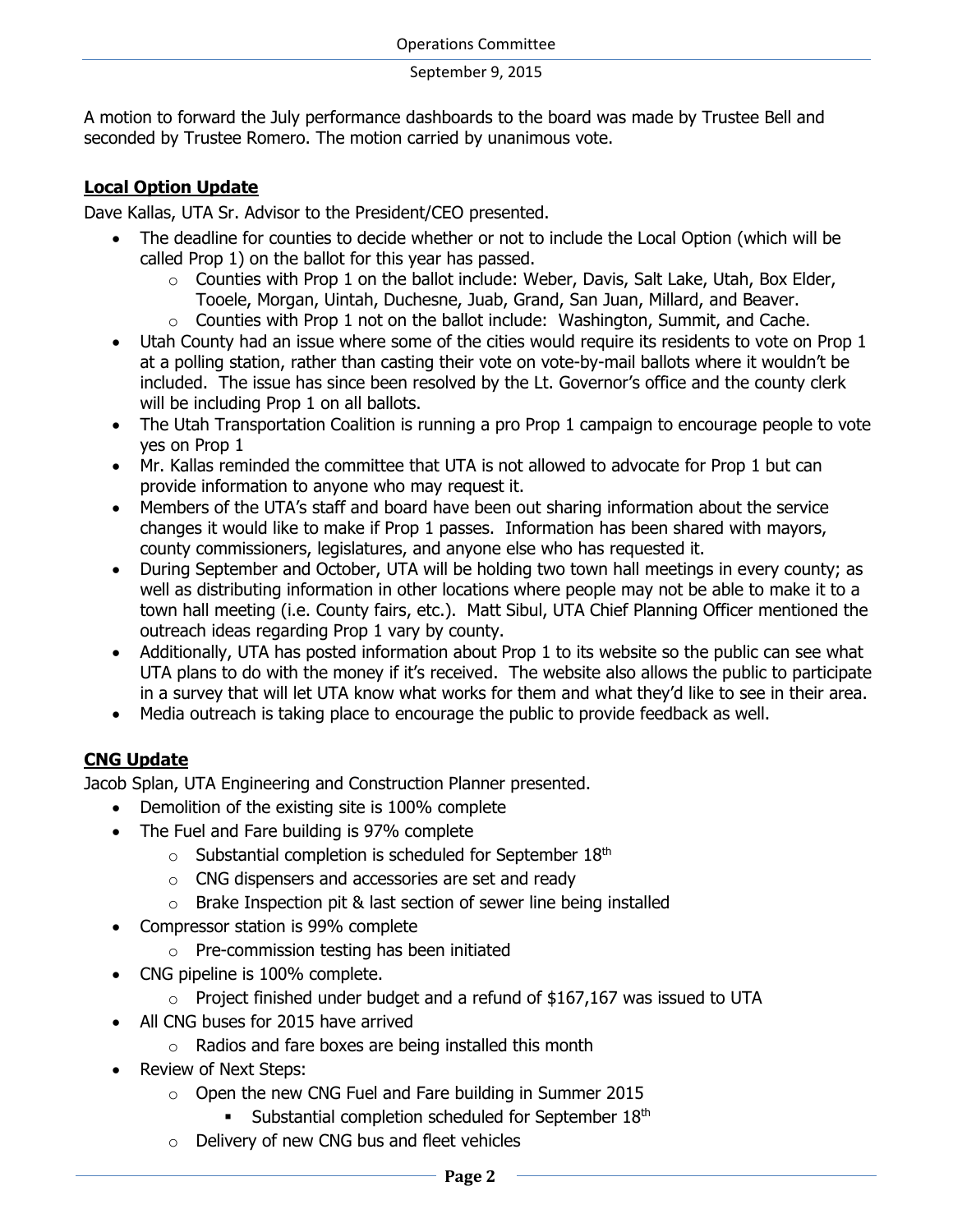- 23 of 23 CNG buses have arrived and are being outfitted now
- $\circ$  Complete the RFI process in the next 90 days
	- RFI is in procurement for advertisement on BidSync
- o Develop potential scenarios to the Board and Committees
	- In development (October goal)

## **Operations Business Update – TRAX**

Mr. Benson introduced and turned the time over to Todd Provost - UTA Light Rail Regional General Manager, Jeff LaMora - UTA Manager of Rail Operations, and James (Tal) Brooks - UTA Manager of Rail Vehicle Maintenance for their presentation.

Mr. Provost presented:

- The Light Rail Mission Statement
- TRAX Facts:
	- $\circ$  Total Employees = 330
	- o Ridership:
		- Current Week Day Ridership: 65,000 (when school is in session)
			- Blue Line Carries 32% of daily riders
			- Red Line Carries 43% of daily riders
			- Green Line Carries 25% of daily riders
		- Current Saturday Ridership: 34,000
		- Current Sunday Ridership: 18,400
		- Total Ridership YTD: 10,480,054
	- o Striving for On-Time Performance: >95% (currently >94%)
	- o 44.8 light rail miles; 114 all-electric vehicles
	- o 2 Maintenance Facilities (42 acres; 290,000 square feet)
	- $\circ$  Shared Track with Freight: Temporal Separation (Blue Line and Red Line)
		- **FRA Regulated; State Safety Oversight**
- S-Line Facts:
	- $\circ$  Three modified and separately branded S70 cars (two are in service every day and one used as a spare)
	- o Dispatched and maintained at the Jordan River Rail Service Center (JRRSC)
	- o Ridership:
		- Week Day Ridership: 1,350
		- **Saturday Ridership: 1,200**
		- **Sunday Ridership: 800**
		- Total Ridership YTD: 218,000
	- o Striving for On-Time Performance: 97.5% (currently >99%)
	- o S-Line runs every 20 minutes
- Key Areas of Focus for 2015 Changing Culture:
	- o Safety
	- o The "UTA Way"
	- o Employee Engagement
	- o Employee Development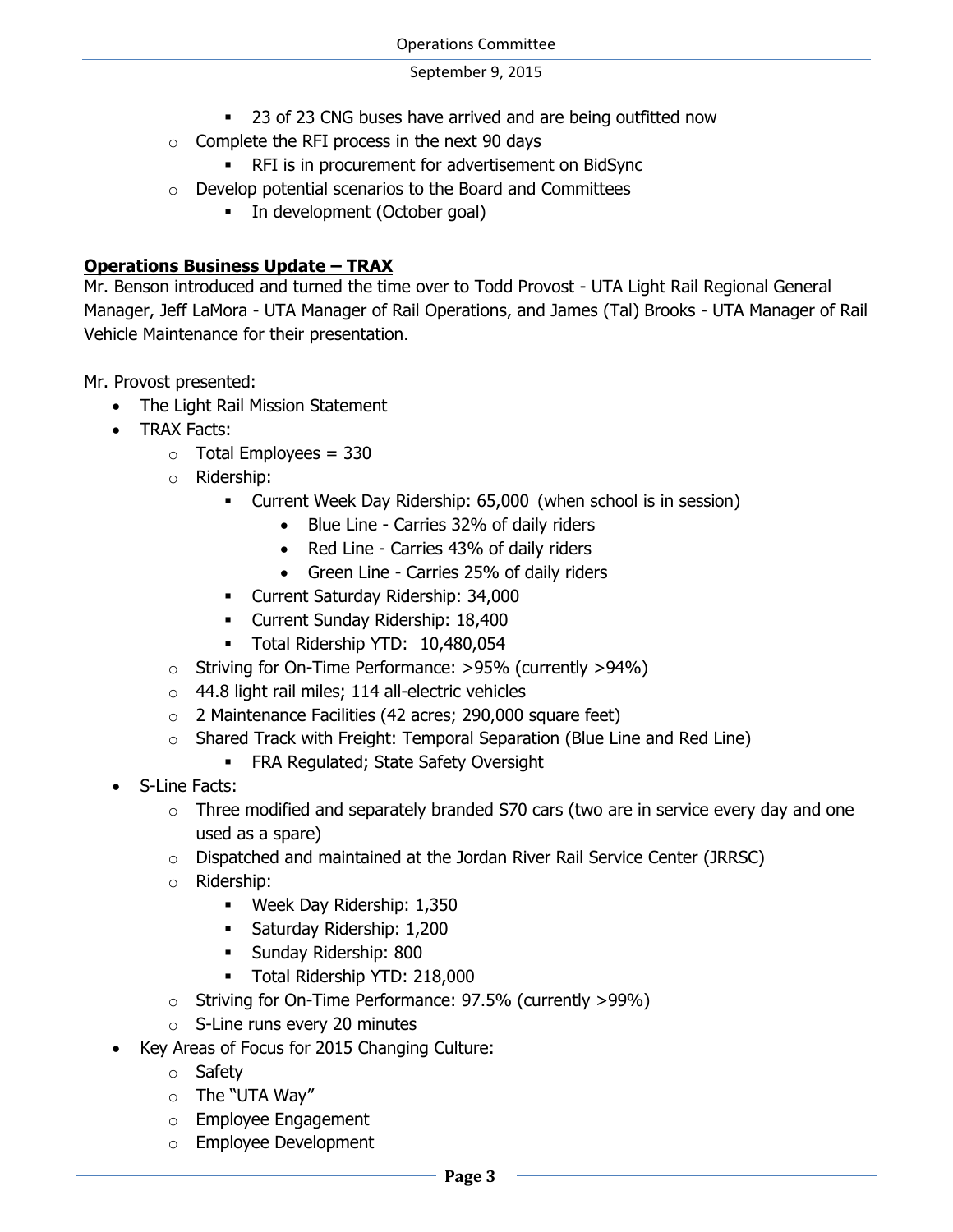- o Asset Management
- o Voice of the Customer
- o TRAX-S Line Rider Satisfaction
- Mr. LaMora presented:
	- Operations Performance Indicators
		- o Safety
		- $\circ$  Schedule Reliability (aka Platform Reliability) TRAX goal is 95%, S-Line goal is 97.5%. Mr. Provost, Mr. LaMora, and Mr. Brooks meet regularly to talk about each service delay and what can be improved.
		- o Ridership
		- o Efficiency Practices
			- 2014: Improvement in fleet management resulted in cost savings
		- o All goals revolve around three areas: Safety, Reliability, and Customer Service. Currently, five of the nine performance indicators show as meeting or exceeding the goal, two are close to meeting the goal, and two are currently falling short of the goal.
		- o Due to the shared freight track, Light Rail operations is open 24 hours a day, 7 days a week, 365 days a of the year. Because of this, all frontline employees have to adhere to the FRA's stringent hours of service rules and regulations. This is unique to Light Rail (UTA is the only light rail system in the country that has to adhere to these regulations).
	- Ongoing Opportunities Providing Customers and Communities a Great Service
		- o Partnership with University of Utah
		- $\circ$  Seven event trains (5 pre-game on weekdays due to also running peak PM service), plus extra cars on Red and Blue Line trains
		- $\circ$  On September 3, 2015 alone there were 91,763 boardings (which included 30,000 extra trips and totaled approximately 16,000 people that were taken to the football game)
		- $\circ$  Inter-departmental Cooperation: MOW, UTA Police, Bus Operations, Customer Service, Planning, Public Relations and Marketing
		- $\circ$  Light Rail provides some level of special event service on 75% of its days
	- Upcoming Opportunities Training
		- o 53 classes of Operator Trainees since 1999
		- $\circ$  Average of 12 trainees begin class/average of 7 graduates
			- Initially many trainees were transfers from bus departments; more recently the ratio of internal and external applicants has been approximately 50/50
		- $\circ$  Rail Operations Supervisors are responsible for training
		- $\circ$  Class #53 began July 6, 2015
			- **14 original trainees**
			- 9 are expected to graduate on September 25, 2015
		- $\circ$  Establish a culture of safety from the very beginning
	- Employee Engagement
		- $\circ$  Administrative Councils (run entirely by the supervisors)
			- **Safety Council**
			- **Business Unit Relations**
			- **Employee Engagement**
			- Training Council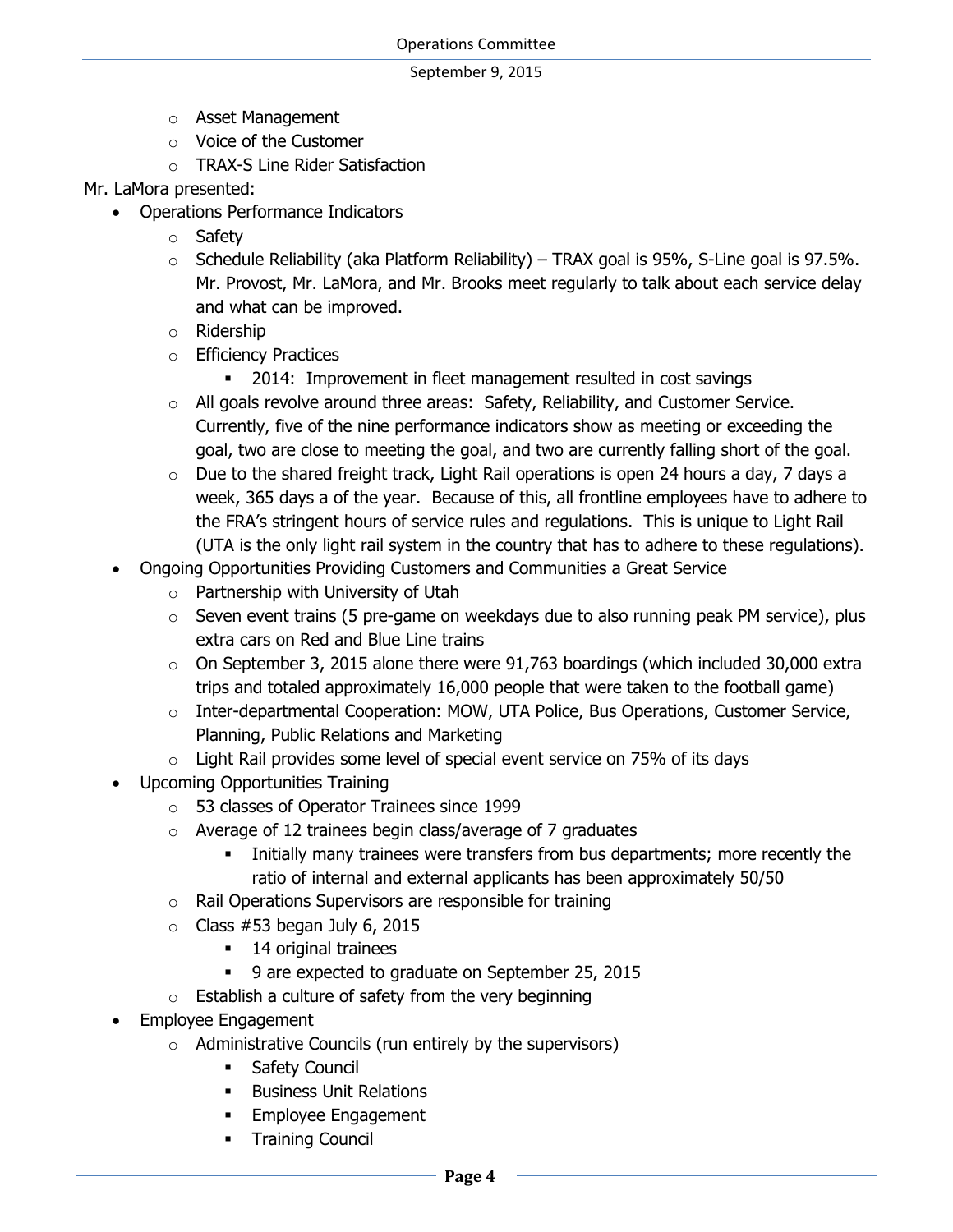- **-** Administrative
- **Control Council**
- Regulatory and Compliance Council
- **Field Council**
- Mr. Brooks presented:
	- Rail Service Centers Beehives of Activity
		- $\circ$  Jordan River Rail Service Center 24-acre Yard and Shop
			- 200,000 square feet. 24/7 Running Maintenance/Overhaul Shops
			- Includes rail car service platforms and pits, machine room, parts storage
			- **100** vehicles can be stored and maintained at the facility
		- $\circ$  Midvale Rail Service Center 18-acre Yard and Shop
			- **90,000 square feet. 24/7**
			- Used primarily for preventative maintenance work; also houses Paint & Body Shops and Wheel Truing machine (shared with Commuter Rail)
		- $\circ$  Each vehicle has a 30-year design life that requires:
			- Dailies, Weeklies, 6k, 18k, 36k, 72k, 108k, 144K, 216k, 288k …
			- Over 24,000 Preventative Maintenance inspections YTD; 100% on-time in 2014
			- Over 7,900 completed repair work orders YTD (There are 81 mechanics, which means approximately 400 work orders were completed per mechanic)
			- **Headed into the busy season!**
	- Vehicle Maintenance Continuous Improvement (Kaizen Meetings)
		- $\circ$  For the owners and operators of a *process*; the purpose is to improve the process in ways that are realistic and achievable for the participants
			- Gathers operators, managers, and owners of a process in one place
			- Maps the existing process (using a flowchart in most cases)
			- **IMPROVES ON the existing process**
			- Solicits buy-in from all parties related to the process
		- o Kaizen Events Held for Light Rail Services:
			- **Jordan River RSC Yard**
			- **Parts and Parts Room**
			- **Each Track in the Maintenance Shop reviewed**
			- **Tire Replacement Procedures**
			- Coupler Shop
			- **Staffing/Scheduling**
			- **Shop Floor Meetings**
	- Upcoming Challenges/Opportunities Fleet Sustainability Managing Maturing Assets
		- o Rather than an all-encompassing Overhaul Project, UTA has elected a "sustainability" approach:
			- Short-term goals (High-floor)
				- Mileage extending activities
				- Condition assessment actions
				- Short- and long-term component rebuild requirements
			- Development of "sustainability shops"
				- Truck shop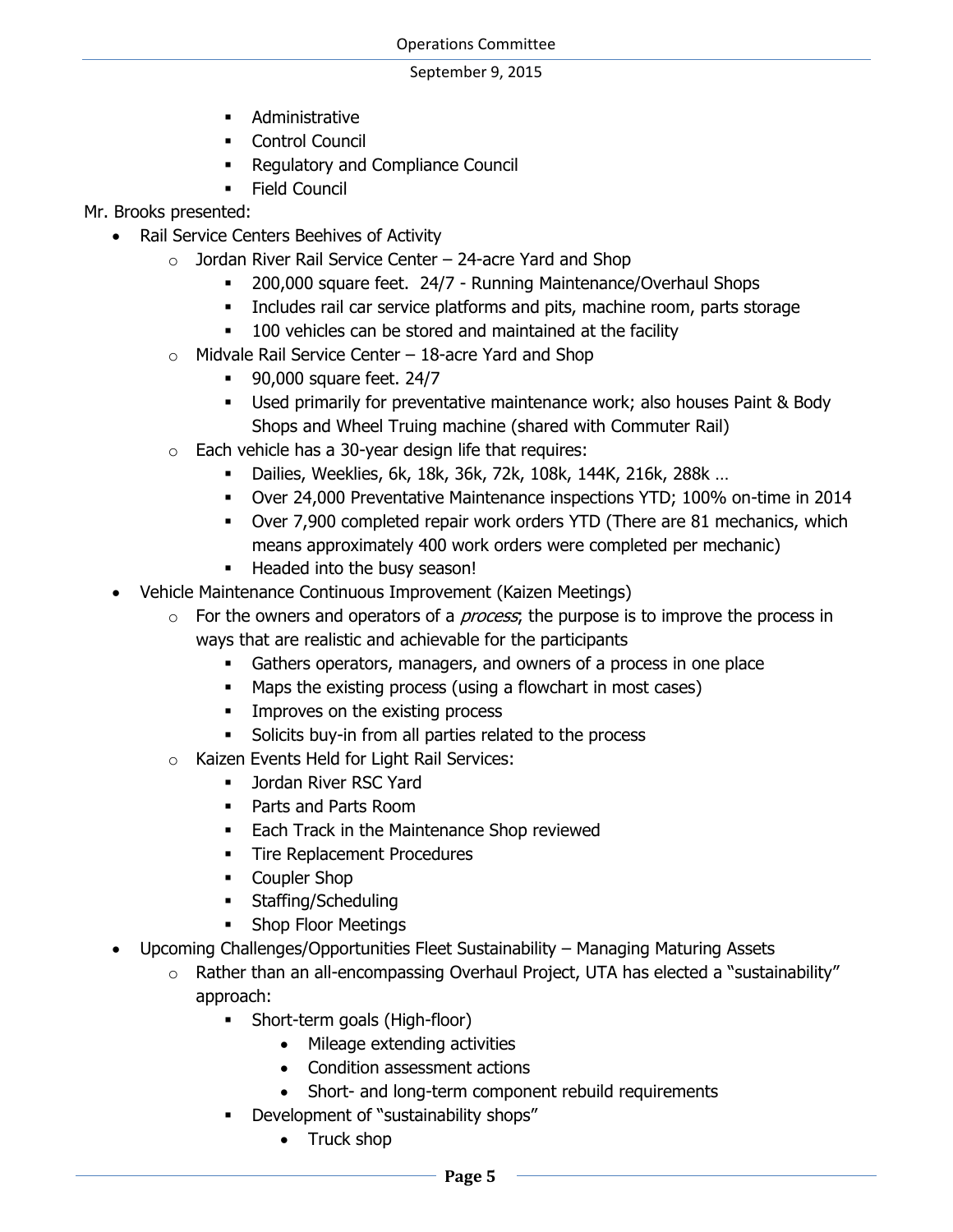- Coupler shop
- Pantograph shop
- Brake shop
- Door shop
- Propulsion shop
- APS shop
- Electronic shop
- **Long range plan** 
	- Implement the sustainability plan for
		- entire light rail fleet
- **Investment in reliability and efficiency**
- Key Areas of Focus for 2015: Living the UTA Way
	- $\circ$  Good people creating a good transportation value for a better quality of life.

Trustee Millburn asked if Light Rail is pleased with the vehicles they've purchased and whether or not they're holding up.

- Mr. Brooks stated there were some challenges with the tires but the issue was resolved seamlessly.
- Mr. Provost explained the vehicles they purchase have service proven off the shelf technologies which are made up of a bunch of different systems. Some vehicle systems are stronger than others. Light Rail has an overhaul sustainability program in place that addresses the weaker systems first and then attacks the stronger systems later. This long term overhaul program helps to flatten out the peaks and valleys of overhauls (in order to sustain the revenue portion of maintenance); and also prevents having to take a high number of cars out of service at the same time.
- Mr. Benson stated that all the HVAC systems have been replaced and went on to expressed that the newer vehicles are a lot better and less expensive to run.

Mr. Provost ended by extending an invitation to the committee members to visit the Light Rail facilities.

# **Input for October Committee Meeting Agenda**

Trustee Bell expressed a desire to hear what the operations business units in other counties are doing to provide additional service and/or support for special events going on in their areas (i.e. Ogden).

## **Other Business – Discussion of Committee Direction**

Committee Chair Hawker asked that this topic be moved to next month so Trustee McKinley can participate in the discussion.

## **Adjourn**

Trustee Millburn made a motion to adjourn this meeting at 11:07 am; Trustee Bell seconded the motion. Meeting adjourned.